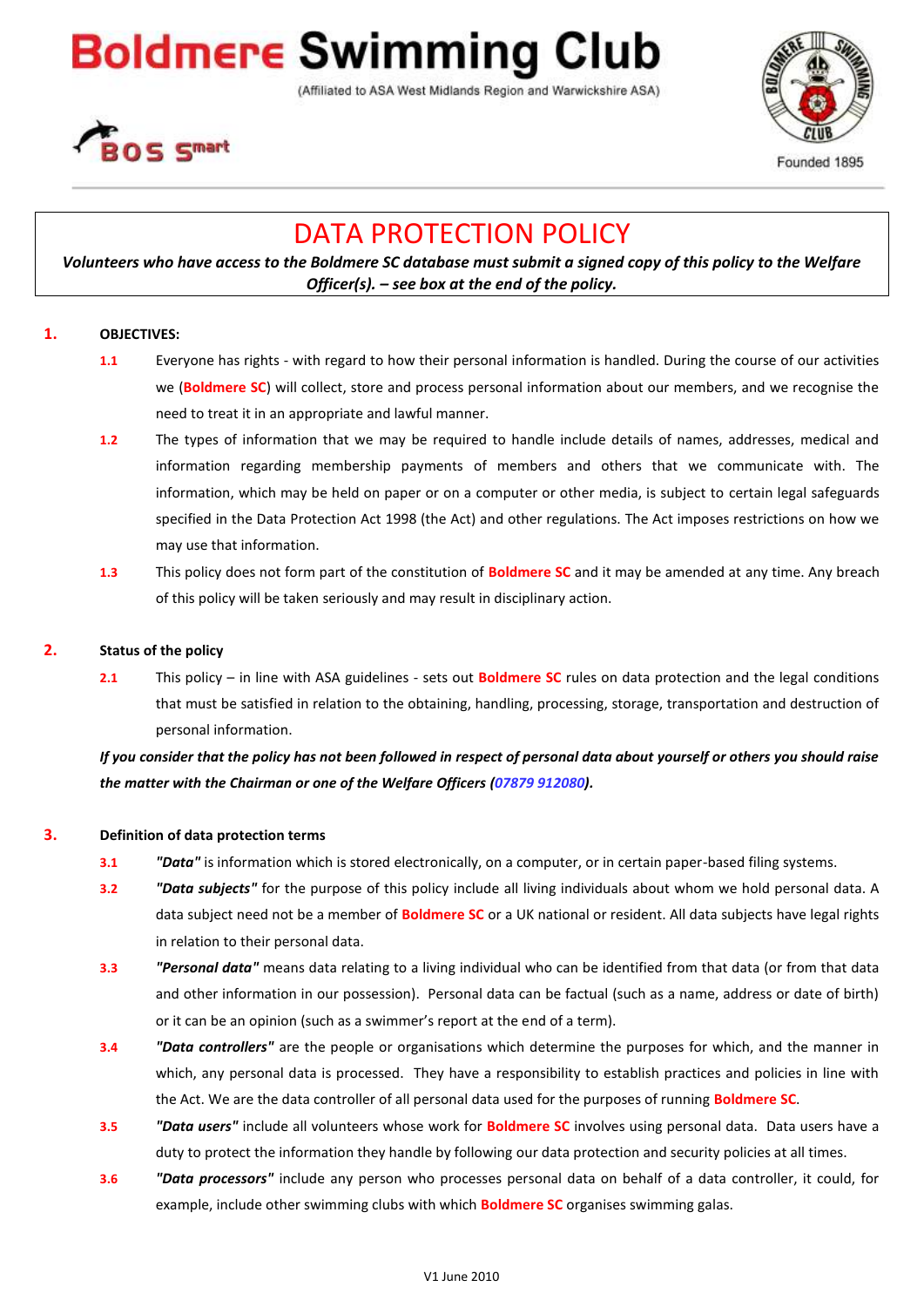- **3.7** *"Processing"* is any activity that involves use of the data. It includes obtaining, recording or holding the data, or carrying out any operation or set of operations on the data including organising, amending, retrieving, using, disclosing, erasing or destroying it. Processing also includes transferring personal data to third parties.
- **3.8** *"Sensitive personal data"* includes information about a person's racial or ethnic origin, physical or mental health or condition, or about the commission of, or proceedings for, any offence committed or alleged to have been committed by that person, the disposal of such proceedings or the sentence of any court in such proceedings *(This information may be in the possession of the club's welfare officer following a volunteer's application for a CRB check)*. Sensitive personal data can only be processed under strict conditions. As a not-for-profit organisation Boldmere SC may process sensitive personal data for internal purposes. The processing of sensitive data for any other purpose (including, for example, disclosing sensitive personal data to a third party such as another swimming club) will require the express consent of the person concerned.

#### **4. Data protection principles**

Anyone processing personal data must comply with the eight enforceable principles of good practice. These provide that personal data must be:

- (a) Processed fairly and lawfully.
- (b) Processed for limited purposes and in an appropriate way.
- (c) Adequate, relevant and not excessive for the purpose.
- (d) Accurate.
- (e) Not kept longer than necessary for the purpose.
- (f) Processed in line with data subjects' rights.
- (g) Secure.
- (h) Not transferred to people or organisations situated in countries without adequate protection.

#### **5. Fair and lawful processing**

- **5.1** The Act is intended not to prevent the processing of personal data, but to ensure that it is done fairly and without adversely affecting the rights of the data subject. The data subject must be told who the data controller is (in this case **Boldmere SC**), the purpose for which the data is to be processed by us, and the identities of anyone to whom the data may be disclosed or transferred.
- **5.2** For personal data to be processed lawfully, certain conditions have to be met. These may include, among other things, requirements that the data subject has consented to the processing, or that the processing is necessary for the legitimate interest of the data controller or the party to whom the data is disclosed. When sensitive personal data is being processed, more than one condition must be met. If sensitive personal data is to be processed for any other than **Boldmere SC**'s internal purposes (including disclosing sensitive personal data to a third party such as other swimming clubs), the data subject's explicit consent to the processing of such data will be required.

# *If you are in any doubt how any data is to be processed or whose consent is required, please contact the Chairman or one of the Welfare Officers. (07879 912080)*

## **6. Processing for limited purposes**

Personal data may only be processed for the specific purposes notified to the data subject when the data was first collected or for any other purposes specifically permitted by the Act. This means that personal data must not be collected for one purpose and then used for another. If it becomes necessary to change the purpose for which the data is processed (if, for example, **Boldmere SC** extends its activities), the data subject must be informed of the new purpose before any processing occurs.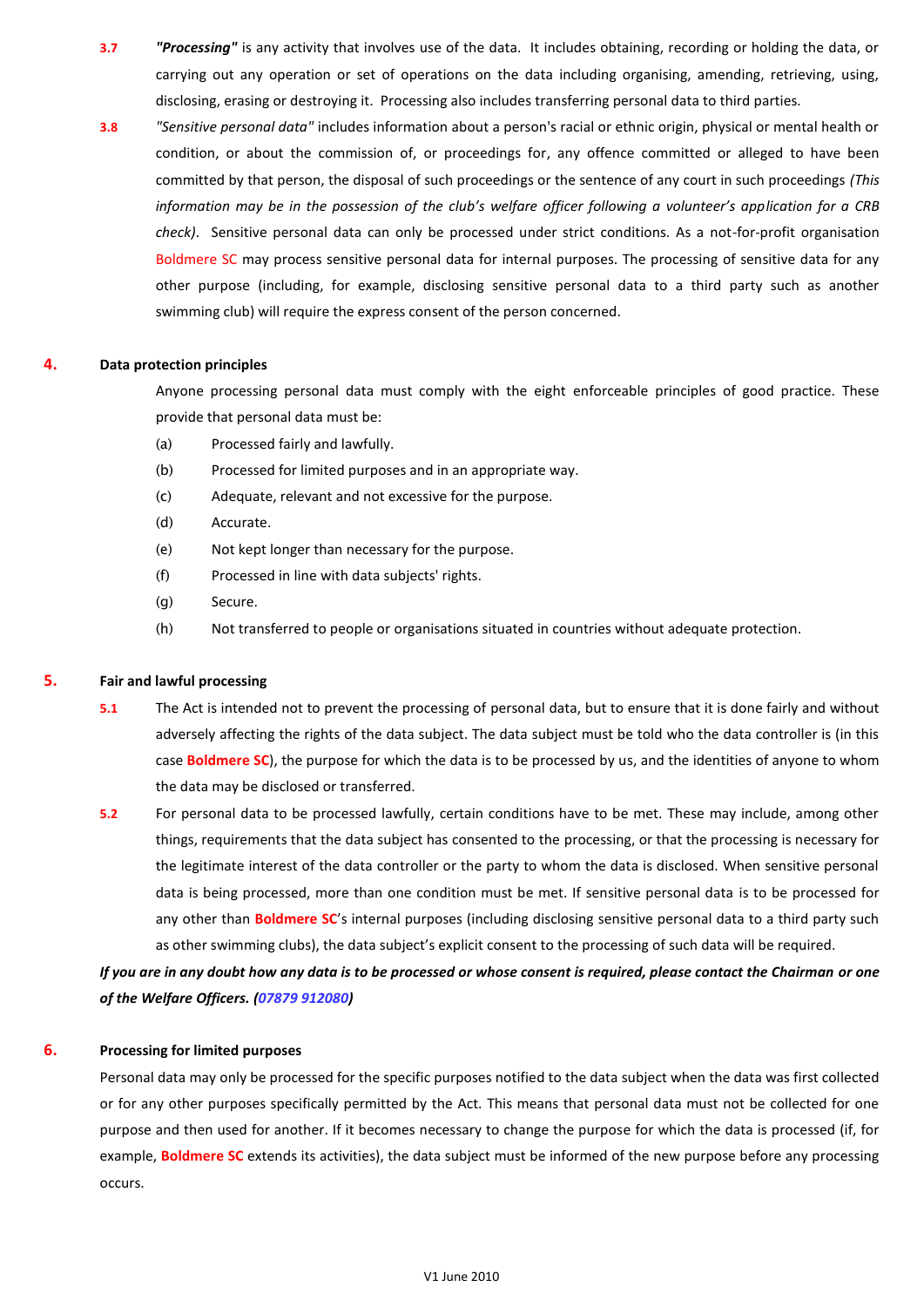#### **7. Adequate, relevant and non-excessive processing**

Personal data should only be collected to the extent that it is required for the specific purpose notified to the data subject (i.e. **Boldmere SC**'s activities). Any data which is not necessary for that purpose should not be collected in the first place.

#### **8. Accurate data**

Personal data must be accurate and kept up to date. Information which is incorrect or misleading is not accurate and steps should therefore be taken to check the accuracy of any personal data at the point of collection and at regular intervals afterwards. Inaccurate or out-of-date data should be destroyed.

#### **9. Timely processing**

Personal data should not be kept longer than is necessary for the purpose. This means that data should be destroyed or erased from our systems when it is no longer required.

# **10. Processing in line with data subject's rights**

Data must be processed in line with data subjects' rights. Data subjects have a right to:

- (a) *Request access to any data held about them by a data controller.*
- (b) *Prevent the processing of their data for direct-marketing purposes.*
- (c) *Ask to have inaccurate data amended.*
- (d) *Prevent processing that is likely to cause damage or distress to themselves or anyone else.*

#### **11. Data security**

- **11.1 Boldmere SC** will ensure that appropriate security measures are taken against unlawful or unauthorised processing of personal data, and against the accidental loss of, or damage to, personal data. Data subjects may apply to the courts for compensation if they have suffered damage from such a loss.
- **11.2** The Act requires us to put in place procedures and technologies to maintain the security of all personal data from the point of collection to the point of destruction. Personal data may only be transferred to a third-party data processor if he/she agrees to comply with those procedures and policies, or if he/she puts in place adequate measures himself/herself.
- **11.3** Maintaining data security means guaranteeing the confidentiality, integrity and availability of the personal data, defined as follows:
	- (a) *"Confidentiality"* means that only people who are authorised to use the data can access it.
	- (b) *"Integrity"* means that personal data should be accurate and suitable for the purpose for which it is processed.
	- (c) *"Availability"* means that authorised users should be able to access the data if they need it for authorised purposes. Personal data should therefore be stored on our central data base instead of individual PCs and only printed or copied as strictly necessary.
- **11.4** Security procedures include:
	- (a) *"Entry control"*: Any stranger seen to be trying to obtain any personal data (e.g. by trying to get access to registers etc.) should be reported.
	- (b) *"Safekeeping"*: Registers and any other materials containing confidential information should always be kept safe. (Personal information is always considered confidential.)
	- (c) *"Methods of disposal"*: Paper documents should be shredded. Floppy disks and CD-ROMs should be physically destroyed when they are no longer required.